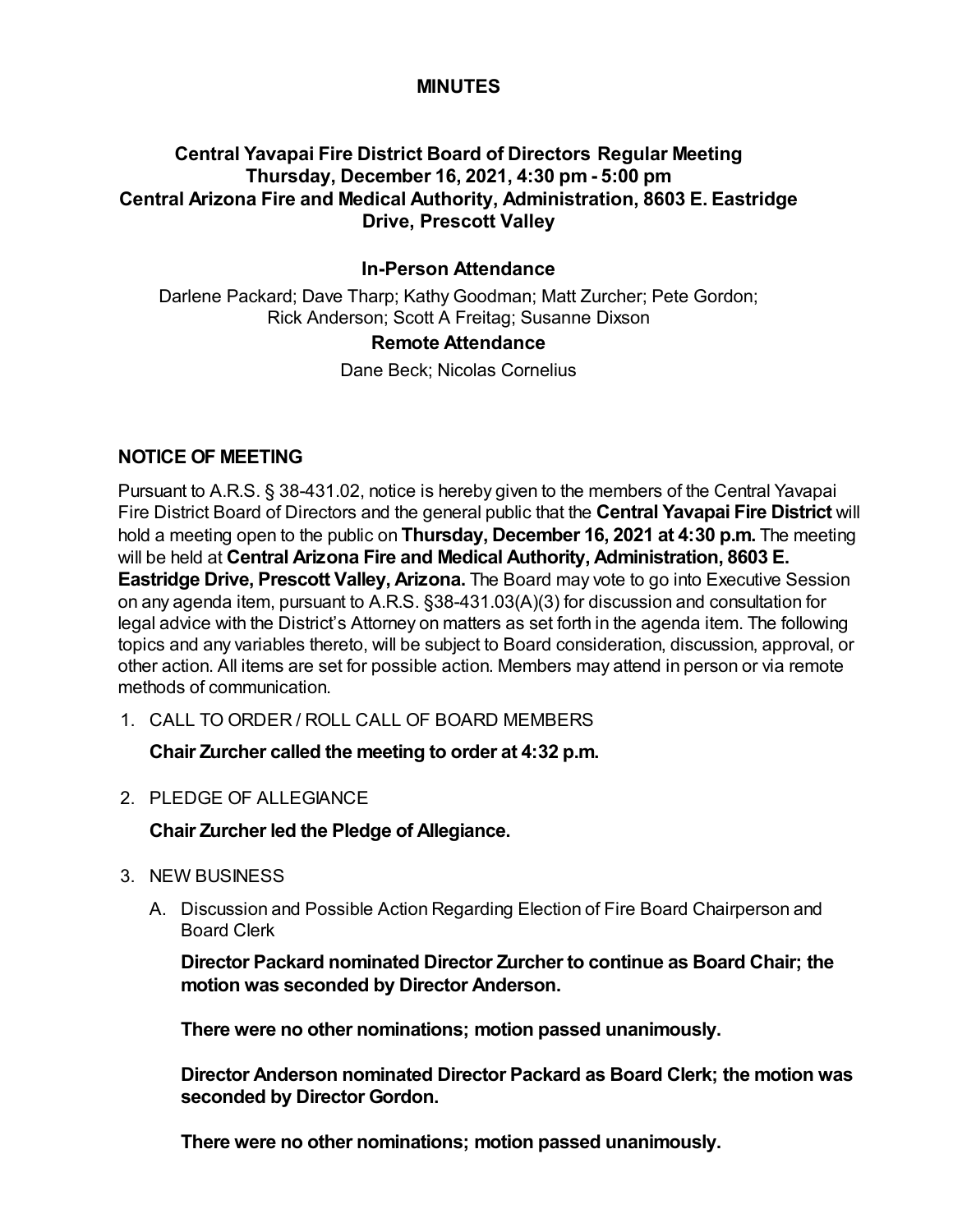B. Presentation, Discussion, and Acceptance of FY 2021 Audit Report as Presented by Henry & Horne

**This item taken after Item 8.B.**

**Chief Tharp presented the Fiscal Year 2021 Audit Report due to technical difficulties with Zoom that did not allow Noemi Barter from Henry + Horne to make the presentation. All statements in reports are management statements that are tested by the auditors to determine if they are materially accurate and fair. Henry + Horne found that statements are presented fairly and have reported a clean opinion.**

**Motion to accept the Fiscal Year 2021 audit report as presented by Henry + Horne.**

Move: Rick Anderson Second: Darlene Packard Status: Passed

Yes: Darlene Packard, Matt Zurcher, Dane Beck, Pete Gordon, Rick Anderson

#### 4. BOARD MEMBER REPORTS

Reports are informational only. Any item articulated in the reports is subject to clarification, discussion, and direction by the Board; no action will be taken.

#### **This item taken after Item 3.A.**

**Clerk Packard reported that she is continuing her farewell tour of station ridealongs. She encouraged the Board to spend time with the firefighters as they appreciate the support.**

### 5. CALL TO THE PUBLIC

In accordance with A.R.S. §38-431.01(H) and as a matter of policy, the Central Yavapai Fire District Board has decided to allow public comments as time permits. Therefore, those wishing to address the Board regarding an issue within the jurisdiction of this public body may do so in an orderly manner that includes completing a Call to the Public Form and submitting it to staff for the record. If a written statement is being read, please provide a copy to ensure it is entered into the record accurately. Individuals will be limited to speak for three (3) minutes and Call to the Public shall not exceed 15 minutes per meeting.

#### **There were no public comments.**

6. CONSENT AGENDA

All matters listed under consent agenda are considered to be routine by the Central Yavapai Fire District Board and will be enacted by one motion. There will be no separate discussion on these items. Any item may be removed by a Board member and will be considered separately for motion, discussion and action.

- A. Approve Regular Session Minutes September 27, 2021
- B. Approve General Fund Financial Statements
- C. Approve Bond Debt Service Financial Statements
- D. Approve Annexation and Resolution 2021-13, Bednar, 9675 N. Prescott Ridge Rd., Parcel 401-01-075C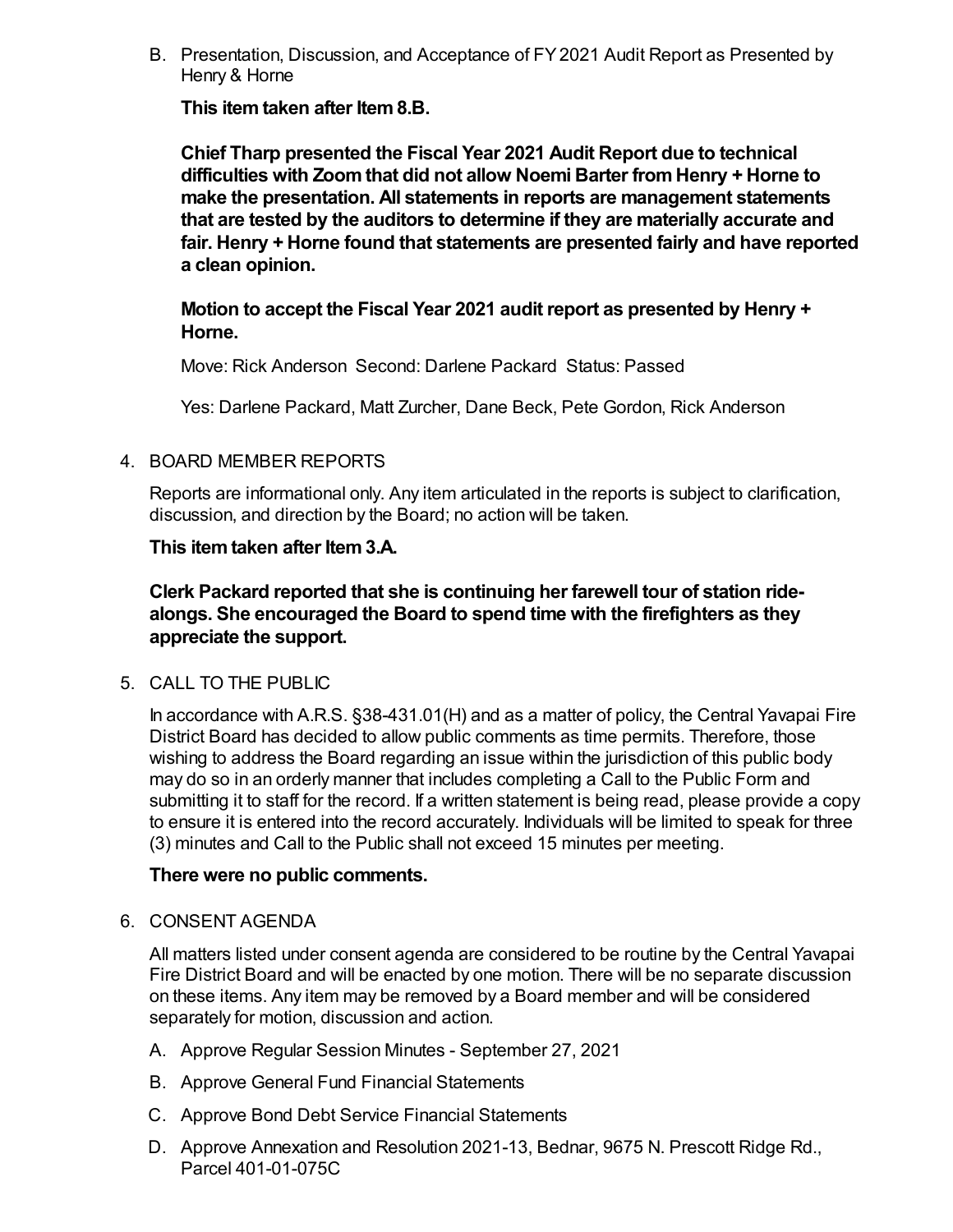# **Motion to approve the Consent Agenda.**

Move: Rick Anderson Second: Pete Gordon Status: Passed

Yes: Darlene Packard, Matt Zurcher, Dane Beck, Pete Gordon, Rick Anderson

# 7. VOTE TO GO INTO EXECUTIVE SESSION

# **Motion to go into Executive Session at 4:37 p.m.**

Move: Rick Anderson Second: Pete Gordon Status: Passed

Yes: Darlene Packard, Matt Zurcher, Dane Beck, Pete Gordon, Rick Anderson

- A. Legal Advice Pursuant to A.R.S. §38-431.03(A)(3) Regarding Marijuana Tax Payments
- 8. NEW BUSINESS, CONTINUED
	- A. Discussion and Possible Action Regarding Marijuana Tax Payments

**Reconvened into Open Session at 4:46 p.m.**

## **Chair Zurcher gave direction to Staff to continue moving forward with the letter and working with PSPRS.**

B. Discussion and Possible Approval of Budget Development Schedule

**Chief Tharp explained that the annual budget schedule gives the Board an overall view of the budget process in order to meet obligations set forth by the County and the State. He also noted that there will be Budget Work Study Session scheduled for April.**

**Motion to approve the Budget Schedule.**

Move: Darlene Packard Second: Pete Gordon Status: Passed

Yes: Darlene Packard, Matt Zurcher, Dane Beck, Pete Gordon, Rick Anderson

# 9. ADJOURNMENT

**This item was taken after Item 3.B.**

# **Motion to adjourn at 4:54 p.m.**

Move: Darlene Packard Second: Rick Anderson Status: Passed

Yes: Darlene Packard, Matt Zurcher, Dane Beck, Pete Gordon, Rick Anderson

**Signature indicating approval on next page.**